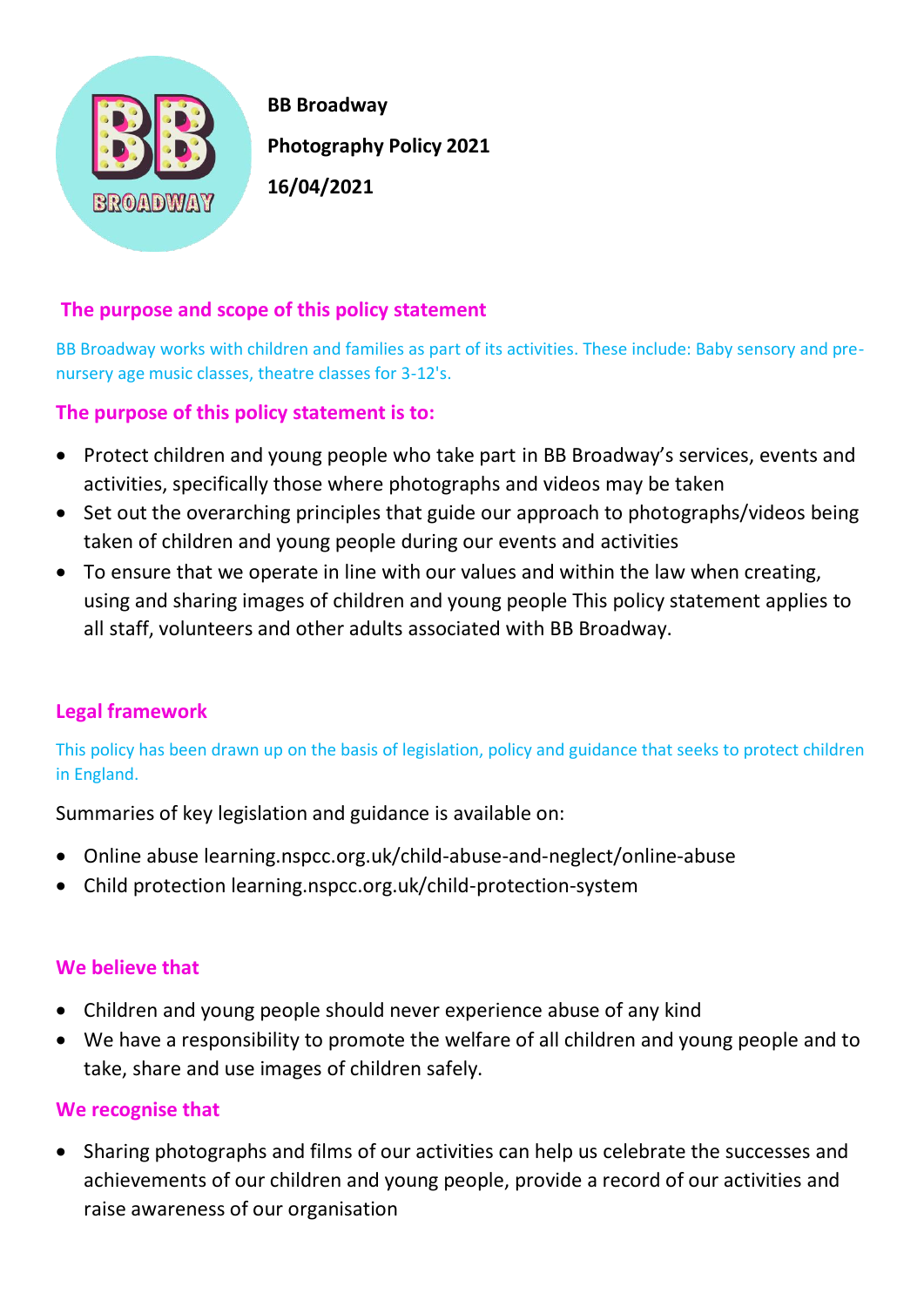- The welfare of the children and young people taking part in our activities is paramount
- Children, their parents and carers have a right to decide whether their images are taken and how these may be used, regardless of age, disability, gender reassignment, race, religion or belief, sex or sexual orientation
- Consent to take images of children is only meaningful when children, their parents and carers understand how the images will be used and stored, and are fully aware of the potential risks associated with the use and distribution of these images
- There are potential risks associated with sharing images of children online. More information about this is available from learning.nspcc.org.uk/researchresources/briefings/photography-sharing-imagesguidance.

# **We will seek to keep children and young people safe by**

- Always asking for written consent from a child and their parents or carers before taking and using a child's image
- Always explaining what images will be used for, how they will be stored and what potential risks are associated with sharing images of children
- Making it clear that if a child or their family withdraw consent for an image to be shared, it may not be possible to delete images that have already been shared or published  $\mathbb D$
- Changing the names of children whose images are being used in our published material whenever possible (and only using first names if we do need to identify them)
- Never publishing personal information about individual children and disguising any identifying information (for example the name of their school or a school uniform with a logo)
- Making sure children, their parents and carers understand how images of children will be securely stored and for how long (including how we will control access to the images and their associated information)
- Reducing the risk of images being copied and used inappropriately by; only using images of children in appropriate clothing (including safety wear if necessary), avoiding full face and body shots of children taking part in activities such as swimming where there may be a heightened risk of images being misused
- Using images that positively reflect young people's involvement in the activity. We will also develop a procedure for reporting the abuse or misuse of images of children as part of our child protection procedures. We will ensure everyone involved in our organisation knows the procedures to follow to keep children safe.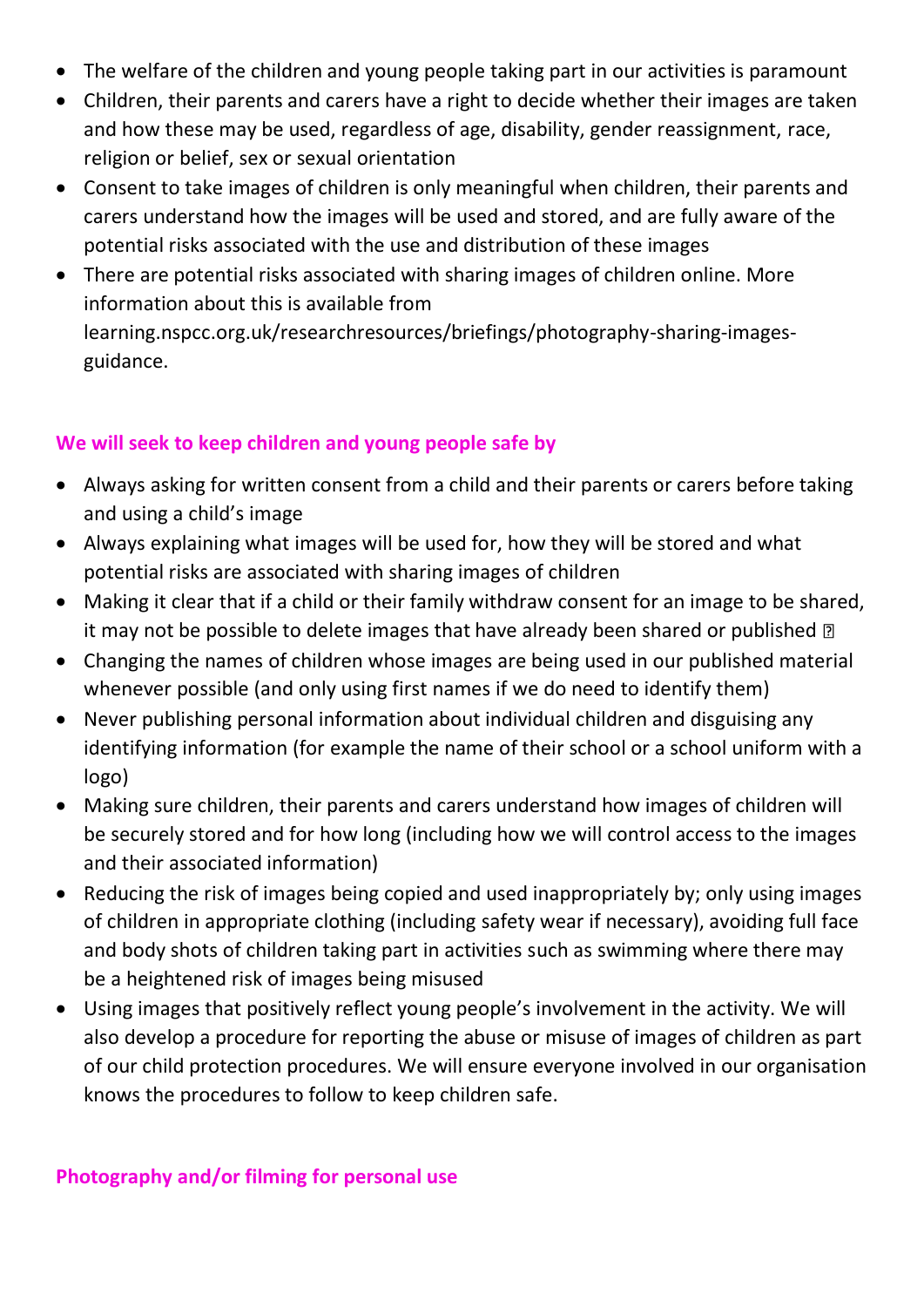When children themselves, parents, carers or spectators are taking photographs or filming at our events and the images are for personal use, we will publish guidance about image sharing in the event programmes and/or announce details of our photography policy before the start of the event. This includes:

- Reminding parents, carers and children that they need to give consent for BB Broadway to take and use their images
- Asking for photos taken during the event not to be shared on social media or asking people to gain permission from children, their parents and carers before sharing photographs and videos that include them
- Recommending that people check the privacy settings of their social media account to understand who else will be able to view any images they share
- Reminding children, parents and carers who they can talk to if they have any concerns about images being shared.

# **Photography and/or filming for BB Broadway's use**

We recognise that our group leaders may use photography and filming as an aid in activities such as music or drama. However, this should only be done with BB Broadway's permission and using our equipment. Children, young people, parents and carers must also be made aware that photography and filming is part of the programme and give written consent.

If we hire a photographer for one of our events, we will seek to keep children and young people safe by:

- Providing the photographer with a clear brief about appropriate content and behaviour
- Ensuring the photographer wears identification at all times
- Informing children, their parents and carers that a photographer will be at the event and ensuring they give written consent to images which feature their child being taken and shared
- Not allowing the photographer to have unsupervised access to children
- Not allowing the photographer to carry out sessions outside the event or at a child's home
- Reporting concerns regarding inappropriate or intrusive photography following our child protection procedures.

# **Photography and/or filming for wider use**

If people such as local journalists, professional photographers (not hired by BB Broadway) or students wish to record one of our events and share the images professionally or in the wider world, they should seek permission in advance. They should provide:

• The name and address of the person using the camera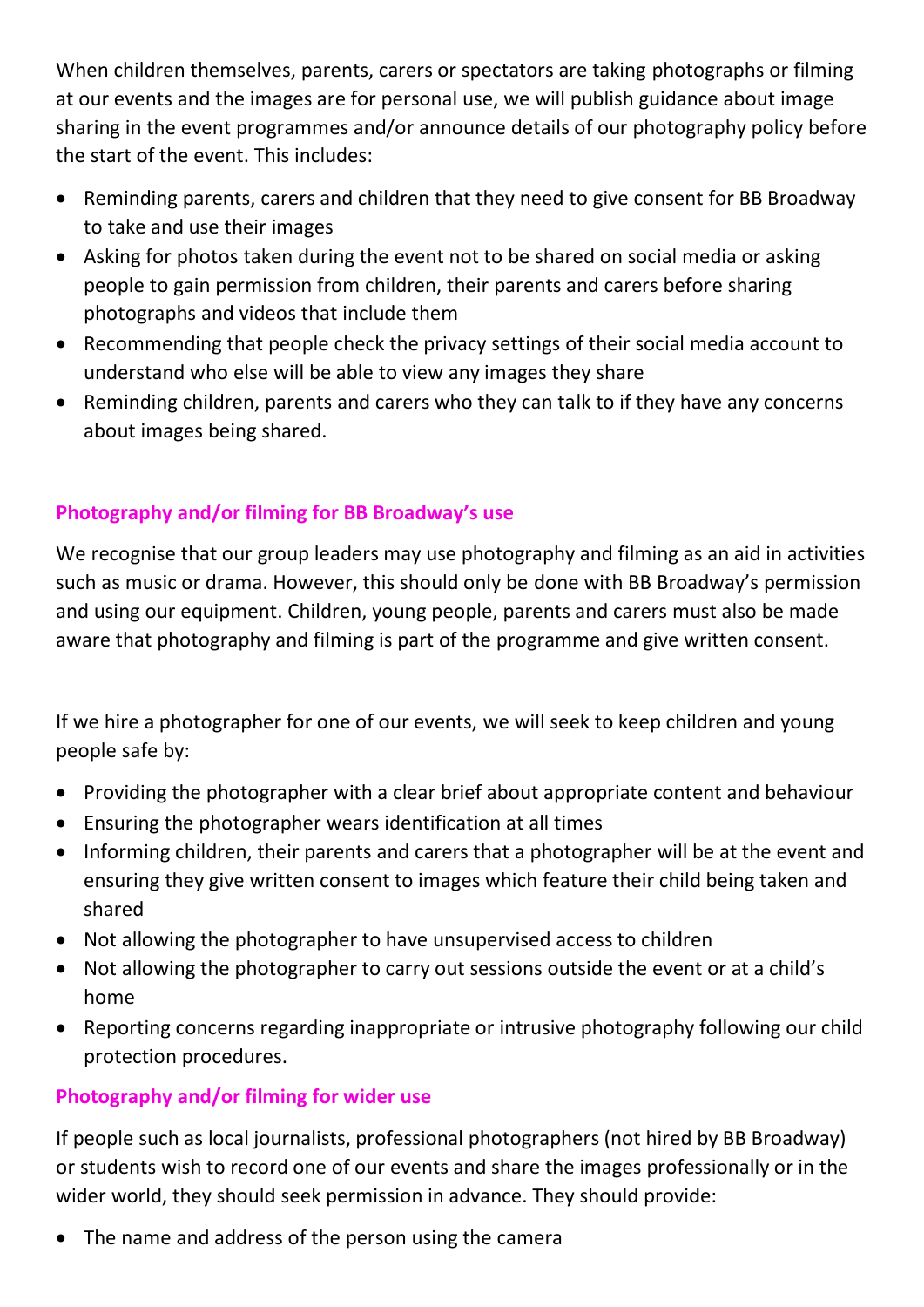- The names of children they wish to take images of (if possible)
- The reason for taking the images and/or what the images will be used for
- A signed declaration that the information provided is valid and that the images will only be used for the reasons given.

BB Broadway will verify these details and decide whether to grant permission for photographs/films to be taken. We will seek consent from the children who are the intended subjects of the images and their parents and inform the photographer of anyone who does not give consent. At the event we will inform children, parents and carers that an external photographer is present and ensure they are easily identifiable, for example by using them with a coloured identification badge. If BB Broadway is concerned that someone unknown to us is using their sessions for photography or filming purposes, we will ask them to leave and (depending on the nature of the concerns) follow our child protection procedures.

#### **Storing images**

We will store photographs and videos of children securely, in accordance with our safeguarding policy and data protection law. We will keep hard copies of images in a locked drawer and electronic images in a protected folder with restricted access. Images will be stored for a period of 2 years.

We will never store images of children on unencrypted portable equipment such as laptops, memory sticks and mobile phones.

Further guidance can be found on the Information Commissioner's Office website at ico.org.uk]

# **Related policies and procedures**

**This policy statement should be read alongside our organisational policies and procedures, including:**

- Child Safeguarding policy
- Code of conduct for staff and volunteers.
- Online safety policy and procedures for responding to concerns about online abuse.

[More information about what these policies and procedures should include is available from learning.nspcc.org.uk/safeguarding-child-protection].

#### **Contact details**

Senior lead for safeguarding and child protection

Name: Bethany Alice Black